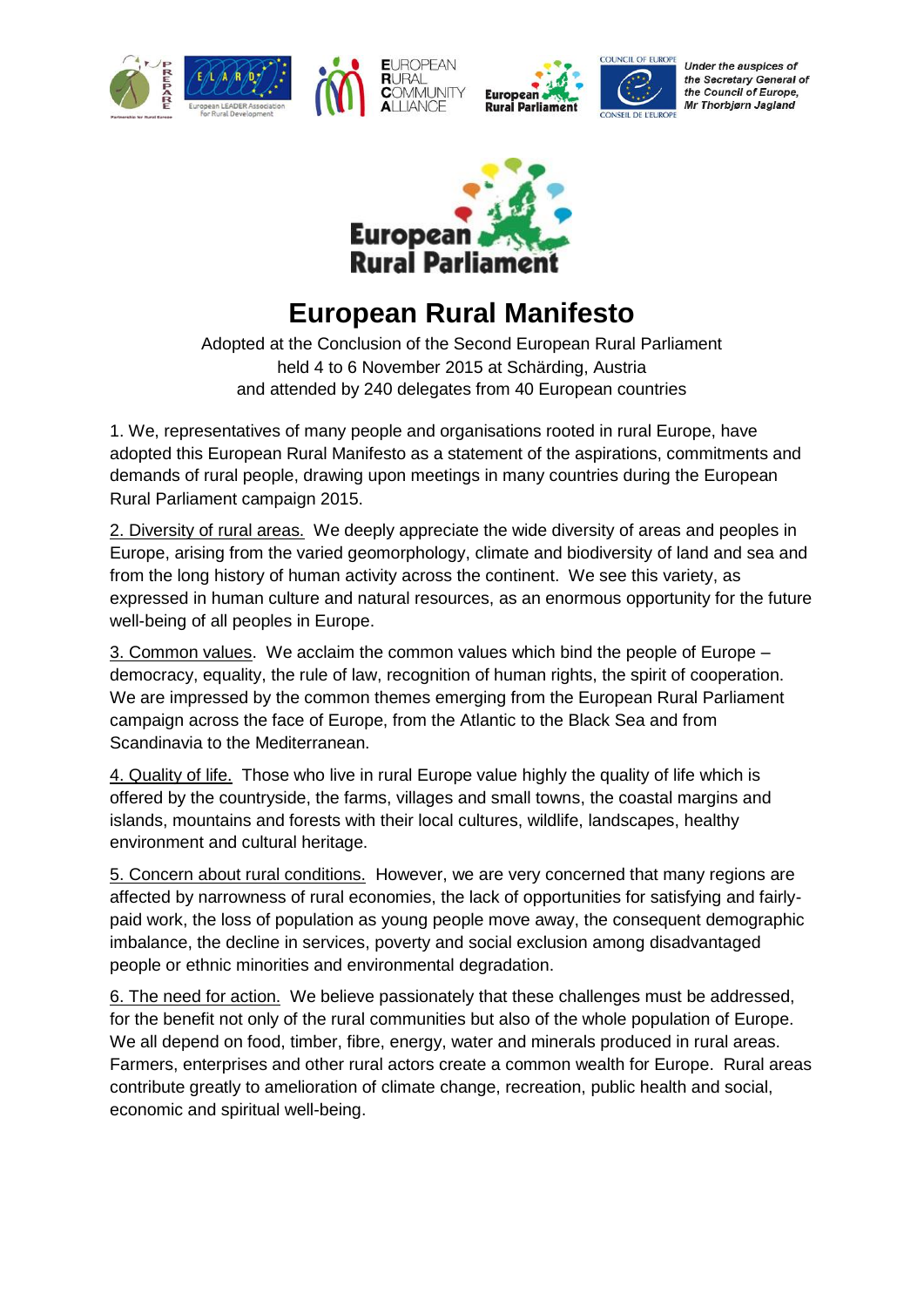7. Rights. **We assert** the right of rural areas and communities to full recognition by all the people and institutions of Europe, to a quality of life and standard of living equal to that of urban populations, and to full participation in political processes**. We ask** governments at all levels to endorse that right.

In all aspects of policy and action related to rural communities, women and men should be afforded equal rights.

8. Vision. Our vision for the future of rural Europe is of vibrant, inclusive and sustainable rural communities, supported by diversified rural economies and by effective stewardship of high-quality environment and cultural heritage. **We believe** that rural communities, modelled on that vision, can be major long-term contributors to a prosperous, peaceful, just and equitable Europe, and to a sustainable global society.

9. Partnership. The pursuit of our vision demands in every country a refreshed and equitable partnership between people and governments. We, the rural people and organisations, know that we have a responsibility to give leadership and to act towards our own collective well-being. **But we also fairly demand** that governments at all levels, including the European institutions, work to make this crucial partnership effective.

10.Review of the state of rural areas. **We urge** the European Union to mount a major review of the condition of rural areas within the European Union, and of the contribution which rural areas now make, and can further make, to the well-being of the Union. The report on this review should be published in 2017, to mark the  $30<sup>th</sup>$  anniversary of the report 'The Future of Rural Society'. Its conclusions should be reflected in enhanced focus upon rural areas within all relevant EU programmes and funds. We wish to use the continuing European Rural Parliament process to enable rural communities to influence the preparation of policies for the period beyond 2020.

**We ask** the Council of Europe to consider launching a review of the condition and needs of rural areas in all their member countries.

11.Reversing the spiral of decline. Many regions are affected by a 'downward spiral' in the vitality of rural communities. Loss of population (particularly of young people) leads to reduced viability of rural services and weakened local economies, which prompts more loss of population. **We call for** concerted efforts by rural stakeholders, all relevant agencies and governments to 'reverse the spiral' by promoting appreciation of and pride in rural ways of life rather than imposing urban norms, strengthening rural services, diversifying rural economies, and enabling young people to remain in or return to the rural areas.

12. Youth. Many young people are ready to remain in, or move into, rural areas and to take responsibility as farmers, rural entrepreneurs or citizens for the future well-being of rural economies and communities. Young people need attractive employment, well-targeted systems of education and vocational training, apprenticeships based on local needs, access to land, housing and credit, social and cultural activities suited to young people, and specific support to young farmers and entrepreneurs. **We call on** governments and civil society to meet these needs and to enable young people to participate actively in political processes.

**We support** the call that has been made for rural youth to have their own Rural Youth Parliaments both at national and European level.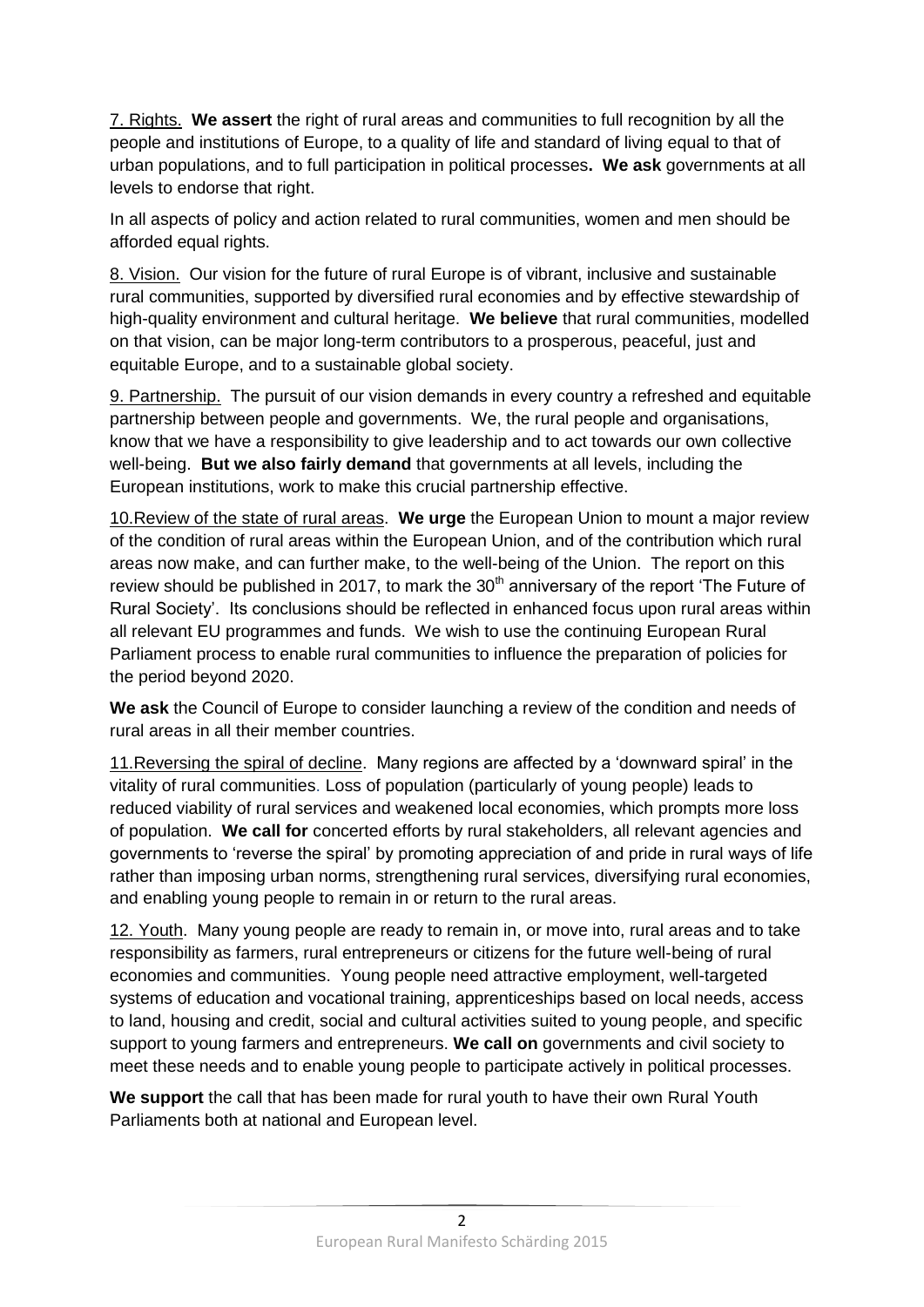13. Refugees. The arrival of desperate people from areas of conflict and disaster, seeking refuge and new lives in Europe, is provoking thought and action within our networks. While urging governments and other agencies to work urgently to solve the underlying causes of this crisis, **We call for** a warm-hearted response, based on solidarity between peoples. We believe that for many rural areas, and particularly those with declining populations, this offers an opportunity to integrate refugees and other newcomers. The process of integration must include the necessary job creation, investment in housing, services and infrastructure. Successful integration efforts should be celebrated.

14. Poverty and exclusion. We recognise the progress that has been made in fighting poverty and social exclusion in Europe. But millions of people are still afflicted by poverty and social exclusion of different kinds. Social and territorial cohesion are integral to our vision of Europe. **We call for** sustained effort to promote inclusion and full participation in society. Of particular concern are the needs of Roma communities in many European countries, who are among the poorest and most excluded of all Europe's rural people. They should be recognised as people with equal rights to suitable jobs and education for their children. All people have talents and skills to offer.

15.LEADER and CLLD. We strongly advocate a territorial, integrated and partnership-based approach to rural development, pursued in a bottom-up and place-based spirit. We wish to see the widespread application of the LEADER principle, and its extension into Community Led Local Development, both within and beyond the EU. We are highly concerned by the current lack, in many countries, of a truly integrated process of regional and rural development. **We urge** institutions and governments within the EU to demonstrate trust in Local Action Groups, to expand their funding, to adapt their rules and procedures to the needs of rural communities, and to ensure a truly integrated approach to local development and to the use of multiple funds. We urge all sectors in the Western Balkan and Black Sea countries to lay the groundwork of partnership between sectors for the use of LEADER and CLLD.

16. Rural Services and infrastructure**.** Basic rural services, such as shops, postal services, schools, primary health care and public transport as well as social infrastructure, are vital underpinning to the quality of life in rural areas. Adequate physical infrastructure – water supplies, sewerage systems, and electricity, energy supplies, transport systems – is also vital. But in many rural regions, rural services are already weak or being lost and infrastructure is inadequate, which can contribute to a vicious cycle of decline. **We call upon** governments and service providers to recognise the right of rural people to adequate infrastructure and reasonable access to all basic services, and to enable rural communities to make decisions and take actions to secure services and infrastructure appropriate for our needs.

17. Broadband and mobile communication. Access to high-capacity telecommunications is becoming crucial to the social, cultural and economic life of all Europeans and to the provision of vital services. Because of their distance and sparse population, rural areas have particular needs for effective telecommunications. However, many rural areas, particularly in central and Eastern Europe and peripheral EU regions, are at present gravely disadvantaged by weakness in telecommunication systems. **We call** on governments, multi-national funders and telecommunication providers to work urgently towards access to high-speed broadband and mobile services for all rural populations, and where necessary to enable rural communities themselves to take action to ensure this service.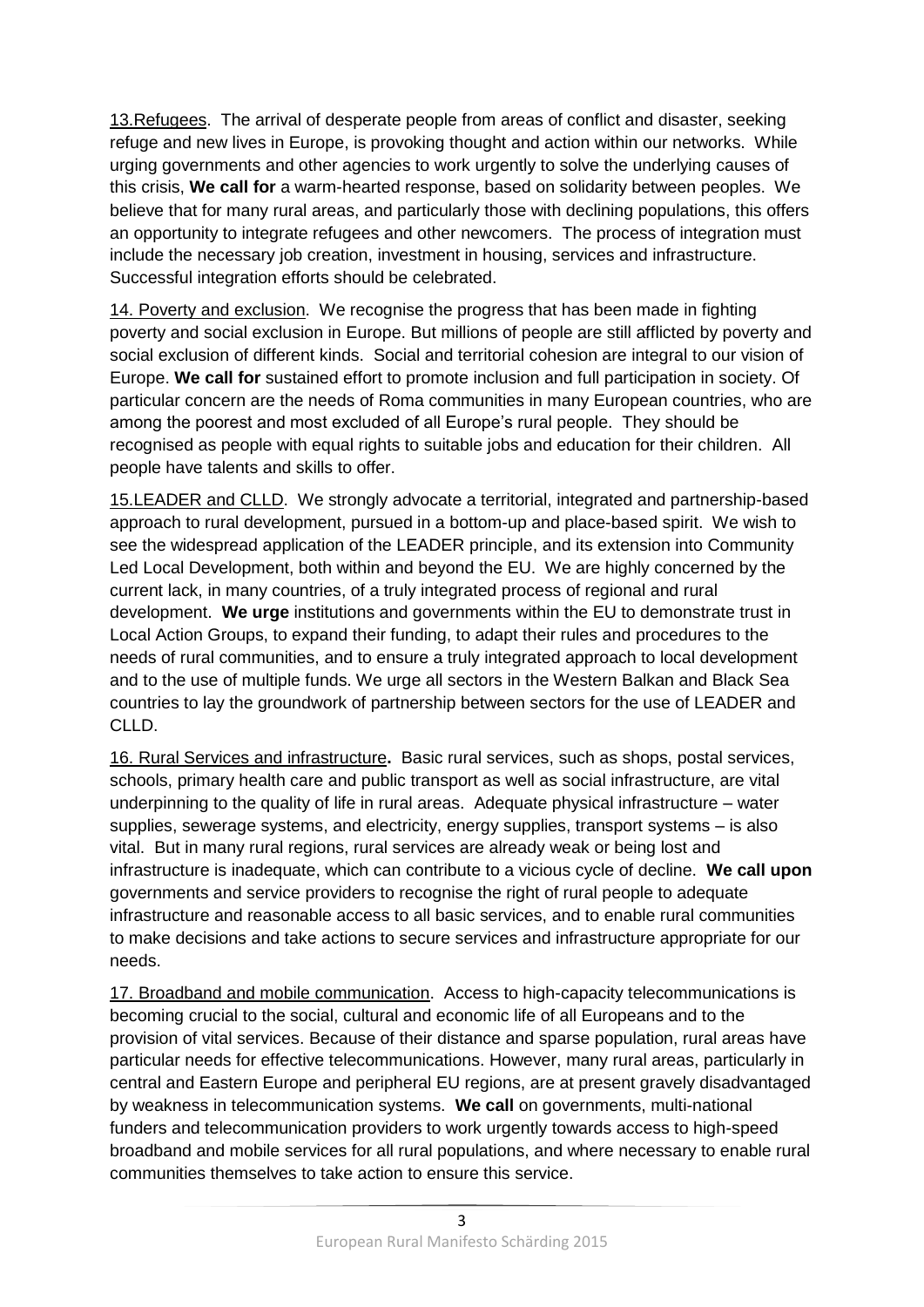18. Local and sub-regional economies. The rural regions of Europe embrace thousands of local and sub-regional economies, rich in micro, small and medium-sized enterprises, which form the lifeblood of communities and contribute greatly to the broader economies of European nations. **We assert** the high importance of enhancing the vitality and viability of these local and sub-regional economies throughout rural Europe. The means of doing so will vary from place to place, but can embrace initiative in many different sectors – agriculture, forestry, fishing, energy production, manufacturing including added-value enterprises, supply chains, tourism and service industries, plus businesses based on information technology. There is high scope for social enterprises. Of high importance is the provision of versatile advisory, business support and credit services, plus vocational education and training, accurately geared to the existing and potential job opportunities.

19. Small and family farms. We recognise the major contribution that commercial farms make to the European economy. However, we are gravely concerned with the loss of the farm labour force, and for the well-being of the many millions of small and family farms, within the EU and in South East Europe and the Black Sea Region, especially in remote areas, mountains and islands. These farms give livelihood to millions of families, provide food to local markets, form the staple population of thousands of communities, and sustain traditional ways of life on which the health of the land, landscapes, ecosystems and cultural heritage depend. They may retain viability by forming cooperatives and social farming enterprises, adding value collectively to their products, diversifying their farm incomes and local economies and

gradually forming larger land units. **We urge** governments, donors, civil society organisations and rural communities to recognise and support family farming as a viable European model.

20.Small towns. Small towns, which number thousands in Europe, have crucial importance as social, economic and cultural centres for rural communities. They are the centres of commerce, public and social services, secondary schools and healthcare; offer major opportunities for tourism; and collectively make a major contribution to regional and national economies. However, they are not recognised as a major target of national or European policies and programmes, often being perceived as neither rural nor urban. **We advocate** a mainstream European Union policy focused on small towns, recognising all the important contributions they make in the social and economic structures of rural regions and their vitality; and for greater focus on the needs of small towns in national policies.

**We call for** increased cooperation between communities, organisations and authorities in rural and urban areas in order to gain the full benefit of social, cultural and economic links which such cooperation can bring; and for vigorous exchange of ideas and good practise between those involved in rural and urban areas.

21. Climate change and natural resources. In the run-up to the United Nations Conference on Climate Change, **we assert** the major role which the rural areas of Europe can play in combatting climate change and sustaining environmental resources; and also recognise the need to assist rural areas to adapt to climate change. Over 40 percent of the land surface of Europe is in forests, which can capture and sequestrate carbon and which contribute massively to renewable resources of raw material and energy. Rural areas are well placed to meet the growing demand for renewable energy from wind, hydro, tide, solar, geothermal and woodfuel sources, in ways which respect untouched nature and the environment of land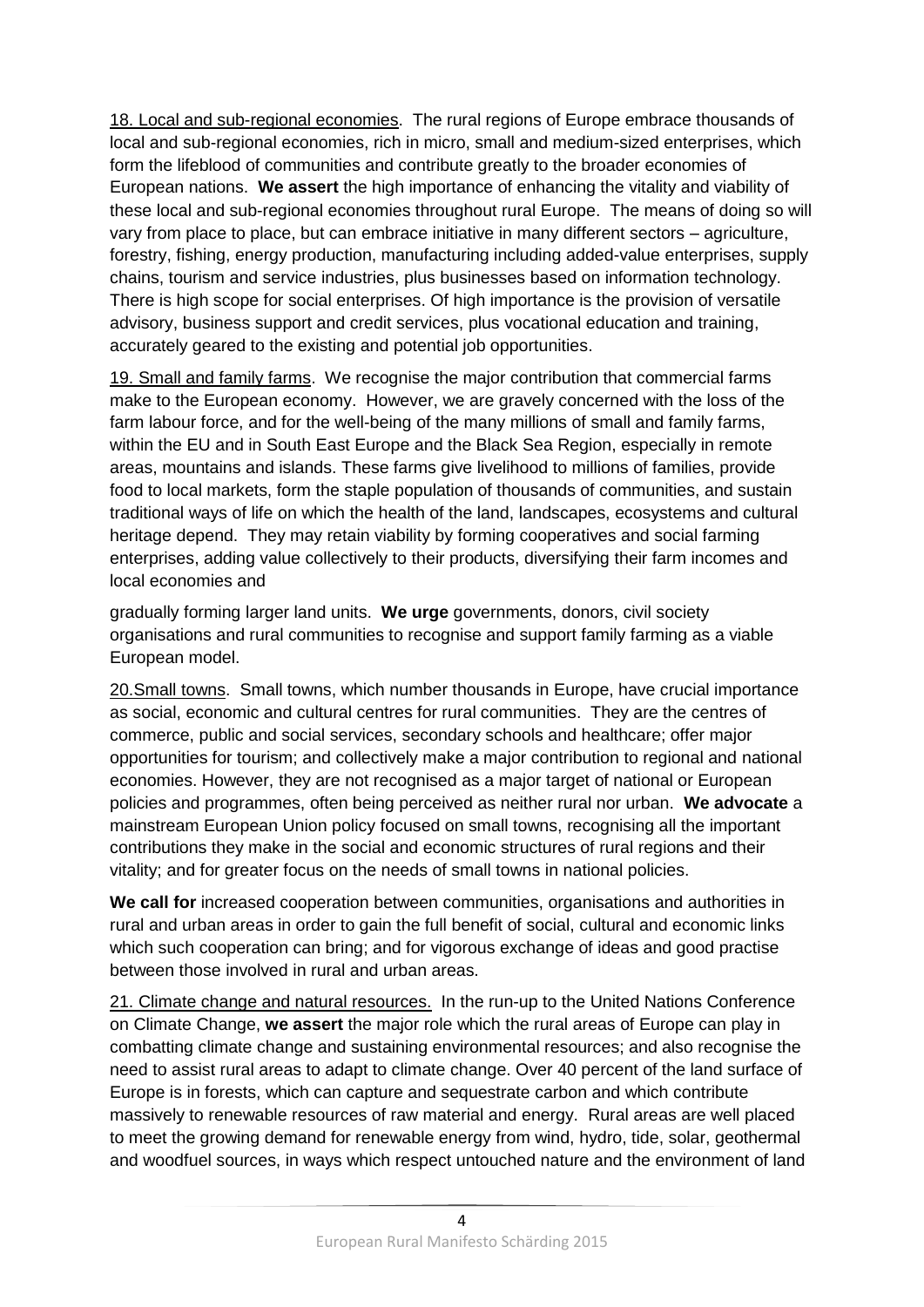and water, and which bring direct benefit and employment to rural communities. **We call for** increased use of agro-forestry, agro-ecology and bio economy approaches. **We also urge** that the conditions created by climate change should be taken into account in the definition of disadvantaged regions when assessing the allocation of financial support.

22. Western Balkans and South East Europe. Rural communities and economies in the Western Balkans and South East Europe countries are deeply affected by the political instability in the region. The process of accession to the EU is on hold. This slows up the process of political reform. Rural development is seen by governments as a low priority. **We urge** the EU to revitalise the accession process in this region, including much more effective support to rural development processes.

23.Leadership in rural development. We acknowledge the important role of leadership at all levels and between levels. We recognize that a prime responsibility for identifying needs and delivering solutions rests with us, the rural actors. However, leadership in rural development involves collective action from local, regional, national and European levels and is characterized by commitment, communication, cooperation and building trust. **We call upon** civil society, governments and the private sector to work in partnership to offer capacity building, resources and support to foster an environment which encourages innovative, sustainable and accountable leadership, inspiring and engaging future leaders.

24.Civil Society Networks. The European and national networks which have led this European Rural Parliament campaign are rooted in local action and participative democracy. Their membership includes thousands of village-level action groups, local associations, cooperatives and other structures which run essential services and promote cooperation among rural actors. **We call upon** governments and the European institutions to respect the independence of NGOs and their networks and to support their activities.

25.Partnership between civil society and governments.We believe that effective rural development demands an open-minded and innovative partnership between people and governments, side by side as equals. **We call upon** rural stakeholders to work positively with governments; and upon governments, international institutions and appropriate agencies to establish meaningful systems of consultation and collaborative decision making, in order to enable rural stakeholders to participate in shaping and implementing policies and to lay a strong foundation for fruitful partnership between rural stakeholders and governments at all levels.

26.A supportive climate. **We call on** governments to act in a spirit of trustful and openminded partnership with rural communities, recognising their right to self- determination; and to provide a supportive climate of law, regulation, administration and finance. This supportive climate should include a full commitment to democracy and the rule of law; coherence between different aspects and geographical levels of policy across the whole field of government action related to rural areas; rural proofing of all relevant policies and programmes; simplified design, and sensitive and flexible use, of regulatory, fiscal and financial systems to encourage initiative by individuals, micro, small and medium-sized enterprises, social enterprises, cooperatives and others; and respect for the rights of rural communities in forging international laws and treaties.